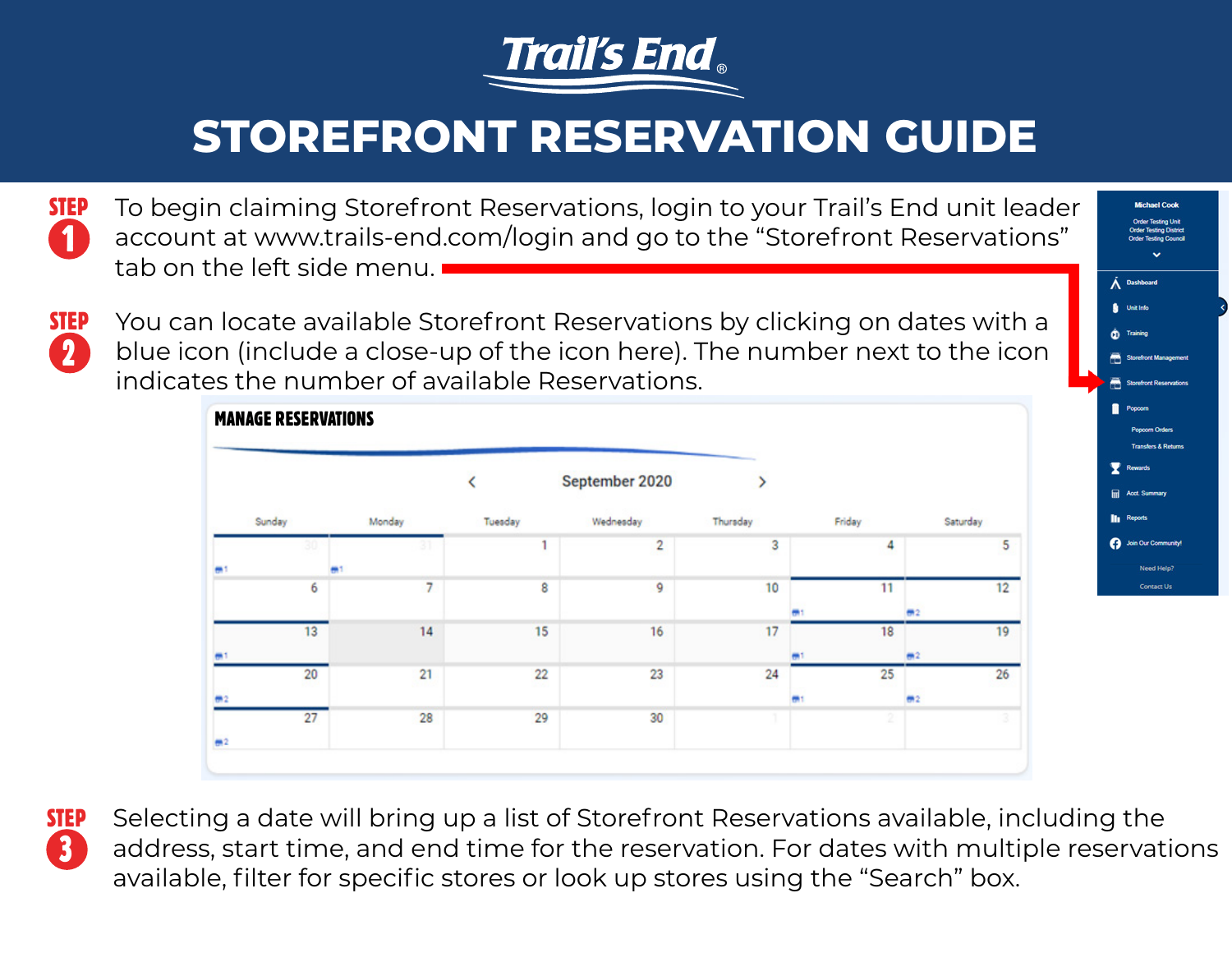

4 **STEP** You will claim the shift by clicking on the blue "Reserve" button. Due to the high volume of reservation requests, it may take several minutes to confirm your Reservation. Once confirmed, you will receive an email and the Reservation will be added to the "Storefront Management" screen."

5

**STEP** Reservations may be rejected if the current rules prohibit you from securing that store (Example: It's outside of your district) OR if another Unit claimed the Reservation prior to you clicking the reserve button.

| <b>SITE LIST</b>     |                                                       |                                                 |                       |         |  |  |
|----------------------|-------------------------------------------------------|-------------------------------------------------|-----------------------|---------|--|--|
| 09/12/2020           |                                                       |                                                 | ALL SITES . Q. Search |         |  |  |
| SITE NAME<br>2000232 | <b>WAS CONSTRUCTION</b><br><b>ADDRESS</b><br>ਾ ਸਕਦਾ ਸ | <b><i>DOD ON BOOKS</i></b><br><b>START TIME</b> | <b>END TIME</b>       |         |  |  |
| Kroger               | 2561 Kentucky Ave                                     | 02:00 pm                                        | 07:00 pm              | RESERVE |  |  |
| Walmart              | 6666 Glenmeade Dr                                     | 01:00 pm                                        | 04:00 pm              | RESERVE |  |  |



**STEP** The "Stats" box on the Storefront Reservations page gives you information about upcoming claiming availability.

- The "Number Reserved" is the current number of Storefront Reservations that your unit has claimed.
- The "Current Available" is the number of Storefront Reservations that your unit is allowed to claim right now. More Storefront Reservations will become available to reserve as other units have had the opportunity to claim shifts.
- The "Upcoming Available" is the number of Storefront Reservations your unit will have at an upcoming date.
- The "Next Available Date" is when your unit will be able to claim a certain amount of shifts.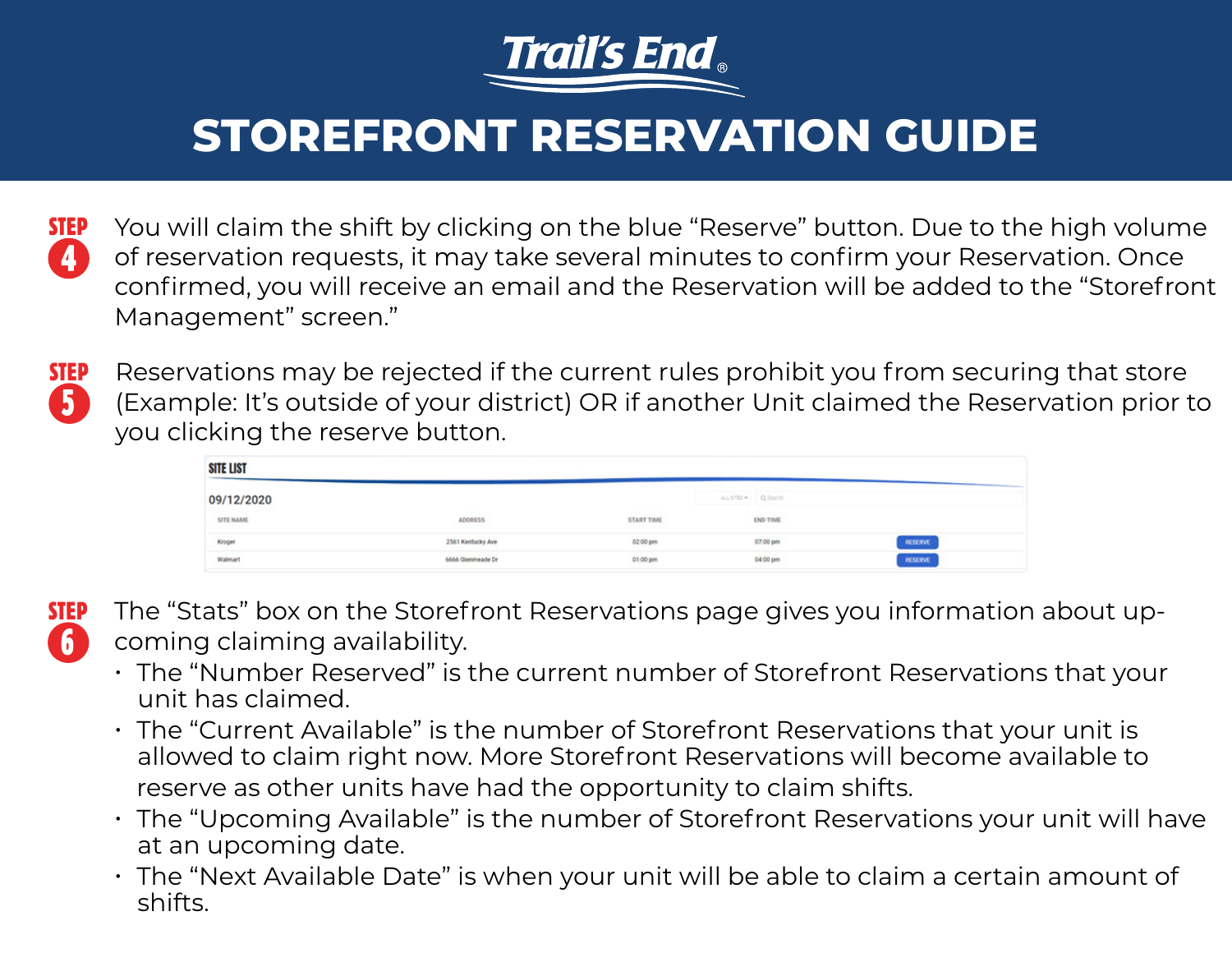

7 **STEP** The unit in the screenshot below currently has no storefronts booked and none currently available but on 7/12/20 they will be able to claim 12 storefronts.



8

**STEP** Once your unit begins reserving shifts, the number reserved will increase while the number available will decrease.